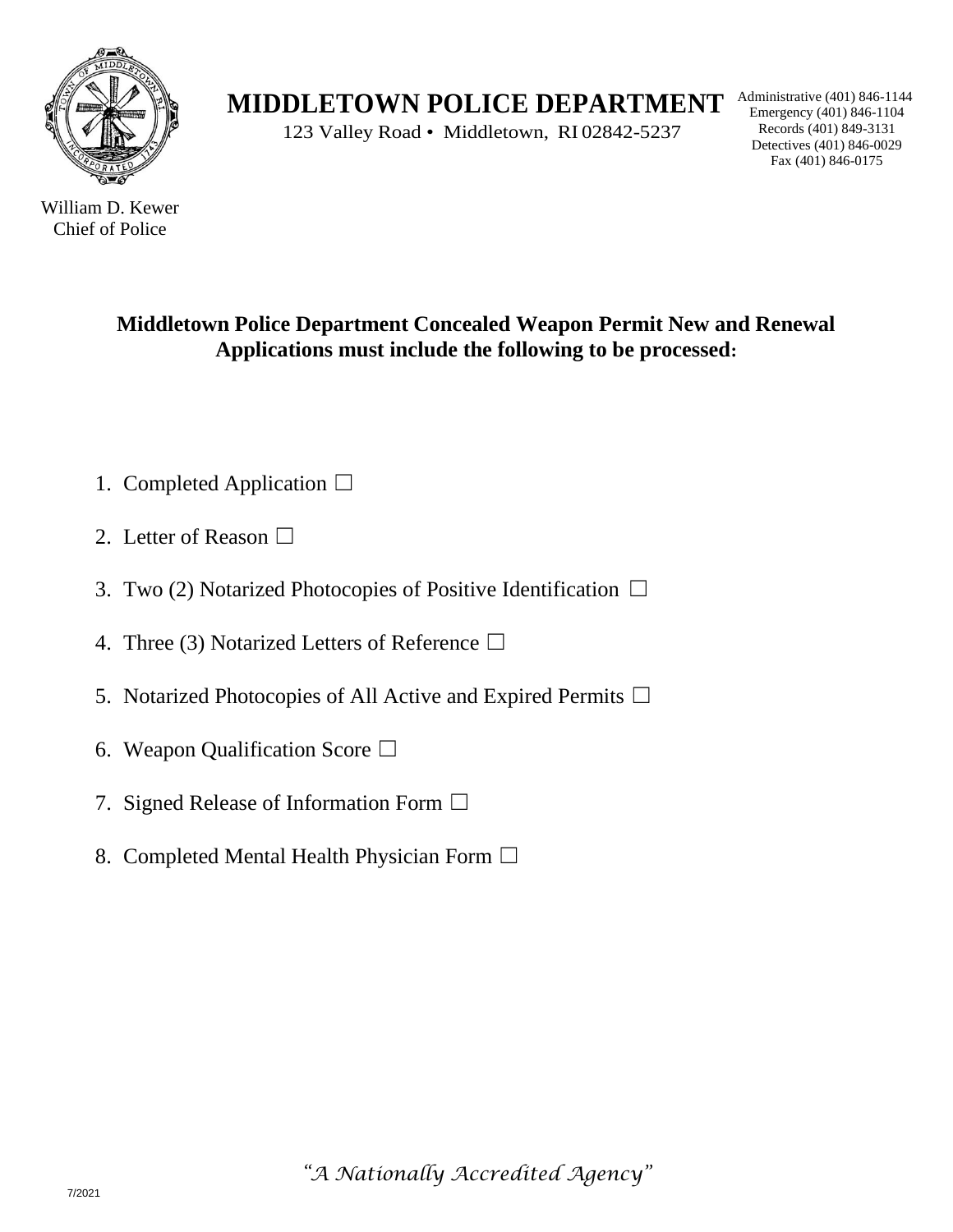

William D. Kewer Chief of Police

### **MIDDLETOWN POLICE DEPARTMENT** Administrative (401) 846-1104

123 Valley Road • Middletown, RI 02842-5237

Emergency (401) 846-1104 Records (401) 849-3131 Fax (401) 846-1163

**Authorization for Release of Personal Information**

I, 1. All the matrix of the Middletown Police Department the authority to conduct a comprehensive investigation of my background including, but not limited to, oral discussions with any person concerning my background. I also authorize a review and full disclosure of all records and any other information concerning myself whether such records and other information are public, private, privileged, or confidential. This includes records maintained by past and present employers, law enforcement, public utility companies, state and federal agencies including but not limited to the Division of Taxation, the Internal Revenue Services, and any Health Care facility which dispenses care and treatment for social, mental, or emotional difficulties.

To the custodian of the records discussed herein, I hereby authorize you to release information to the bearer of this *Authorization for Release of Information.* I consider a copy of the *Authorization for Release of Information* to be as valid as the original even though a copy does not have my original signature.

I hereby release to the Middletown Police Department and anyone who gives written or oral information about me to the Middletown Police Department from any claims of liability or damages which may occur as a result of the background investigation. This release of liability also extends my heirs, associations, assigns and representatives.

| Signature             | <b>Date</b>                                         |
|-----------------------|-----------------------------------------------------|
|                       | in the State of Theory and the State of<br>$, 20$ . |
|                       | <b>Notary Public</b>                                |
|                       | <b>Print Name</b>                                   |
| Notary Stamp required | <b>Commission Expires</b>                           |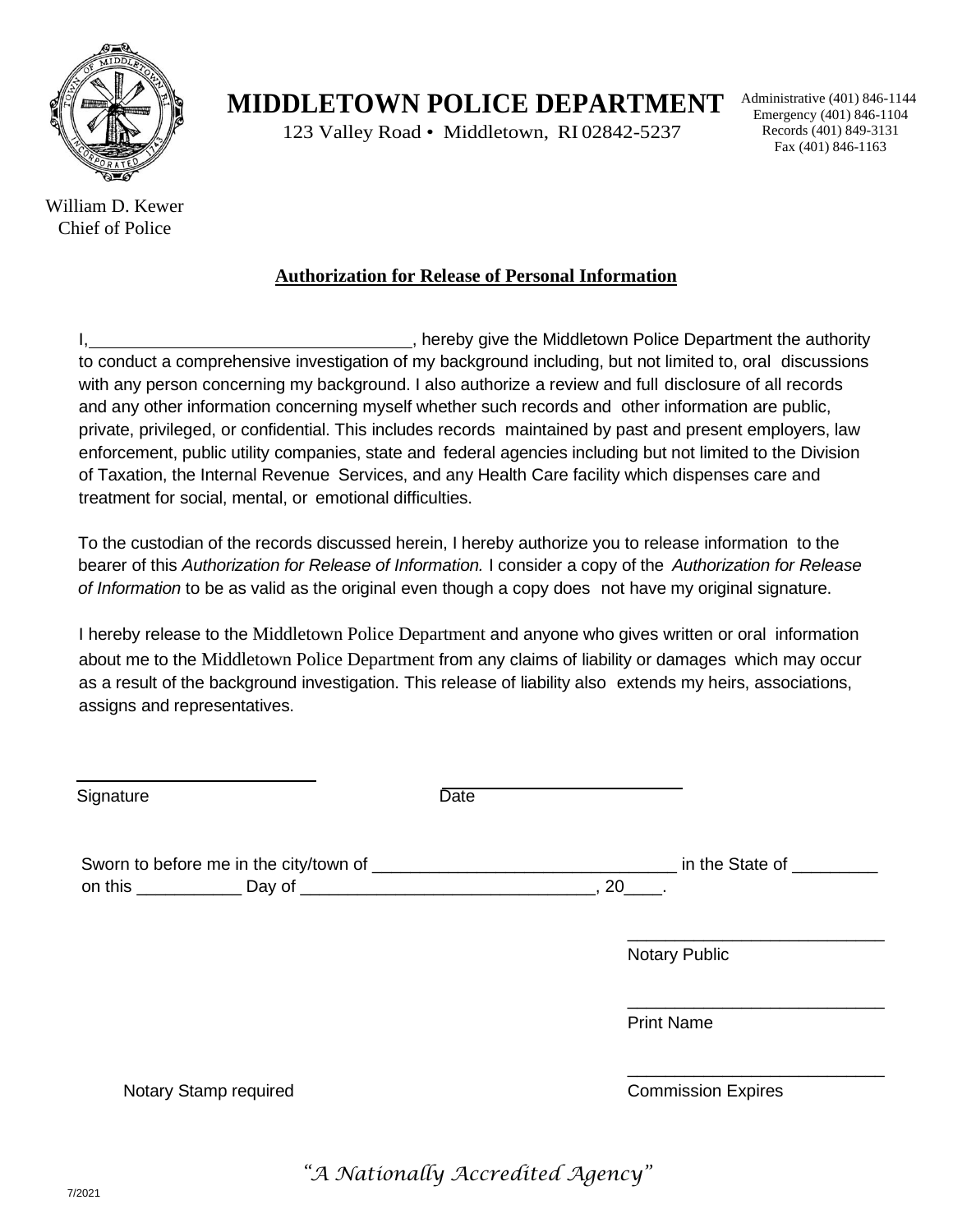

# **MIDDLETOWN POLICE DEPARTMENT**

123 Valley Road • Middletown, RI 02842-5237

Administrative (401) 846-1144 Emergency (401) 846-1104 Records (401) 849-3131 Detectives (401) 846-0029 Fax (401) 846-0175

William D. Kewer Chief of Police

#### APPLICATION FOR LICENSE TO CARRY A CONCEALABLE WEAPON

|                                                                                                                                        |                      | PERMIT NUMBER THE RESERVE THE RESERVE THE RESERVE THAT A RESERVE THE RESERVE THAT A RESERVE THAT A RESERVE THAT A RESERVE THAT A RESERVE THAT A RESERVE THAT A RESERVE THAT A RESERVE THAT A RESERVE THAT A RESERVE THAT A RES |              |                                                                                                                                                                                                                                                                                                                                 |
|----------------------------------------------------------------------------------------------------------------------------------------|----------------------|--------------------------------------------------------------------------------------------------------------------------------------------------------------------------------------------------------------------------------|--------------|---------------------------------------------------------------------------------------------------------------------------------------------------------------------------------------------------------------------------------------------------------------------------------------------------------------------------------|
| First                                                                                                                                  |                      | Middle                                                                                                                                                                                                                         |              | Last                                                                                                                                                                                                                                                                                                                            |
| ADDRESS AND AND ANNUAL AND ANNUAL AND ANNUAL AND ANNUAL ANNUAL ANNUAL ANNUAL ANNUAL ANNUAL ANNUAL ANNUAL ANNUA<br>Number & Street Name |                      | City or Town                                                                                                                                                                                                                   |              | State & Zip                                                                                                                                                                                                                                                                                                                     |
| Home                                                                                                                                   |                      | <b>Business</b>                                                                                                                                                                                                                | Cell         | $\begin{pmatrix} 1 & 0 & 0 \\ 0 & 0 & 0 \\ 0 & 0 & 0 \\ 0 & 0 & 0 \\ 0 & 0 & 0 \\ 0 & 0 & 0 \\ 0 & 0 & 0 \\ 0 & 0 & 0 \\ 0 & 0 & 0 \\ 0 & 0 & 0 & 0 \\ 0 & 0 & 0 & 0 \\ 0 & 0 & 0 & 0 \\ 0 & 0 & 0 & 0 & 0 \\ 0 & 0 & 0 & 0 & 0 \\ 0 & 0 & 0 & 0 & 0 \\ 0 & 0 & 0 & 0 & 0 & 0 \\ 0 & 0 & 0 & 0 & 0 & 0 \\ 0 & 0 & 0 & 0 & 0 & $ |
|                                                                                                                                        |                      |                                                                                                                                                                                                                                |              | SOCIAL SECURITY NUMBER ____________________________ DATE OF BIRTH _________________________________                                                                                                                                                                                                                             |
|                                                                                                                                        |                      |                                                                                                                                                                                                                                |              |                                                                                                                                                                                                                                                                                                                                 |
| COLOR OF EYES _______________COLOR OF HAIR ____________                                                                                |                      |                                                                                                                                                                                                                                |              |                                                                                                                                                                                                                                                                                                                                 |
|                                                                                                                                        |                      |                                                                                                                                                                                                                                |              |                                                                                                                                                                                                                                                                                                                                 |
|                                                                                                                                        | Number & Street Name |                                                                                                                                                                                                                                | City or Town | State & Zip                                                                                                                                                                                                                                                                                                                     |
| ARE YOU A CITIZEN OF THE UNITED STATES? $\Box$ Yes $\Box$ NO<br>IF YES HOW LONG? _______________                                       |                      |                                                                                                                                                                                                                                |              |                                                                                                                                                                                                                                                                                                                                 |
| with this application)                                                                                                                 |                      |                                                                                                                                                                                                                                |              | (If you are not a citizen of the United States, a copy of both sides of your alien registration card must be included                                                                                                                                                                                                           |
| MOST RECENT. (Attach a separate sheet of paper if necessary)                                                                           |                      |                                                                                                                                                                                                                                |              | LIST ALL PREVIOUS ADDRESSES FOR THE LAST TEN (10) YEARS, INCLUDING DATES STARTING WITH THE                                                                                                                                                                                                                                      |
|                                                                                                                                        |                      |                                                                                                                                                                                                                                |              |                                                                                                                                                                                                                                                                                                                                 |
|                                                                                                                                        |                      |                                                                                                                                                                                                                                |              |                                                                                                                                                                                                                                                                                                                                 |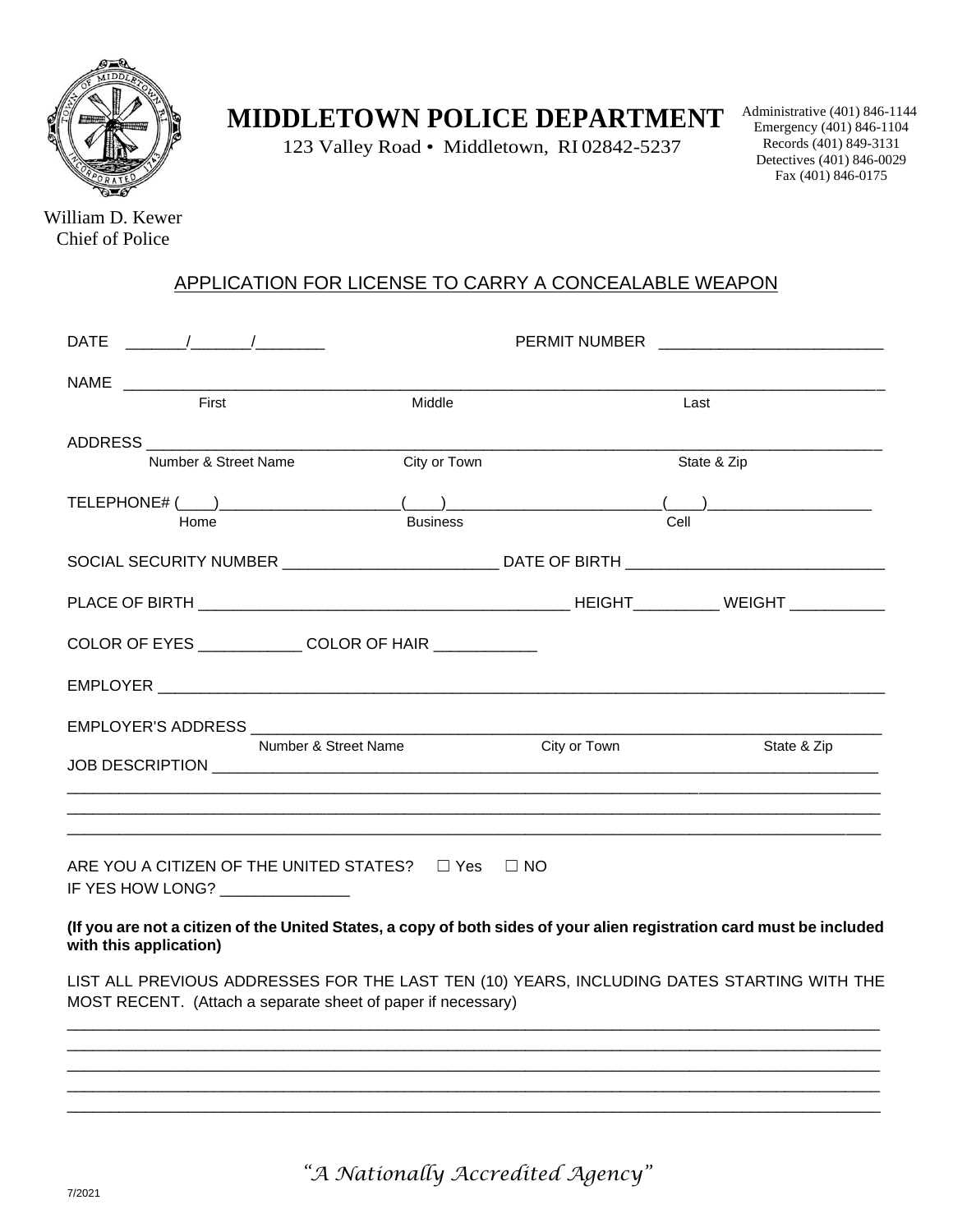| HAVE YOU EVER BEEN ARRESTED? | $\Box$ Yes | $\Box$ No |
|------------------------------|------------|-----------|
| IF YES, GIVE DETAILS         |            |           |

| HAVE YOU EVER BEEN UNDER INVESTIGATION OR INVOLVED IN ANY TYPE OF CRIME? $\square$ Yes $\square$ No                                                                                                                           |
|-------------------------------------------------------------------------------------------------------------------------------------------------------------------------------------------------------------------------------|
| HAVE YOU EVER BEEN ARRESTED FOR DOMESTIC VIOLENCE? $\Box$ Yes $\Box$ No                                                                                                                                                       |
| HAVE EVER BEEN ISSUED A RESTRAINING OR PROTECTIVE ORDER? $\square$ Yes $\square$ No                                                                                                                                           |
| HAVE YOU EVER BEEN TREATED OR REFERRED FOR PSYCHOLOGICAL OR PSYCHIATRIC MENTAL HEALTH<br>TREATMENT? $\Box$ Yes<br>IF YES, PROVIDE DATES AND LOCATION OF SERVICES _________________________________                            |
| HAVE YOU EVER HAD A LEGAL NAME CHANGE? $\Box$ Yes $\Box$ No                                                                                                                                                                   |
|                                                                                                                                                                                                                               |
| HAVE YOU EVER APPLIED FOR A CONCEALED WEAPONS PERMIT IN THE PAST?<br>$\Box$ Yes<br>$\Box$ No                                                                                                                                  |
| IF YES, CURRENT STATUS $\qquad \Box$ ACTIVE $\qquad \Box$ EXPIRED $\qquad \Box$ DENIED<br>$\Box$ REVOKED<br>If you hold an active or expired permit, enclose photocopy, notary-signed and dated,<br>attesting copies are true |
|                                                                                                                                                                                                                               |

#### NOTE: APPLICANTS SHOULD BE AWARE THAT APPLICATIONS WILL TAKE SIX TO NINE **MONTHS FOR A RESPONSE.**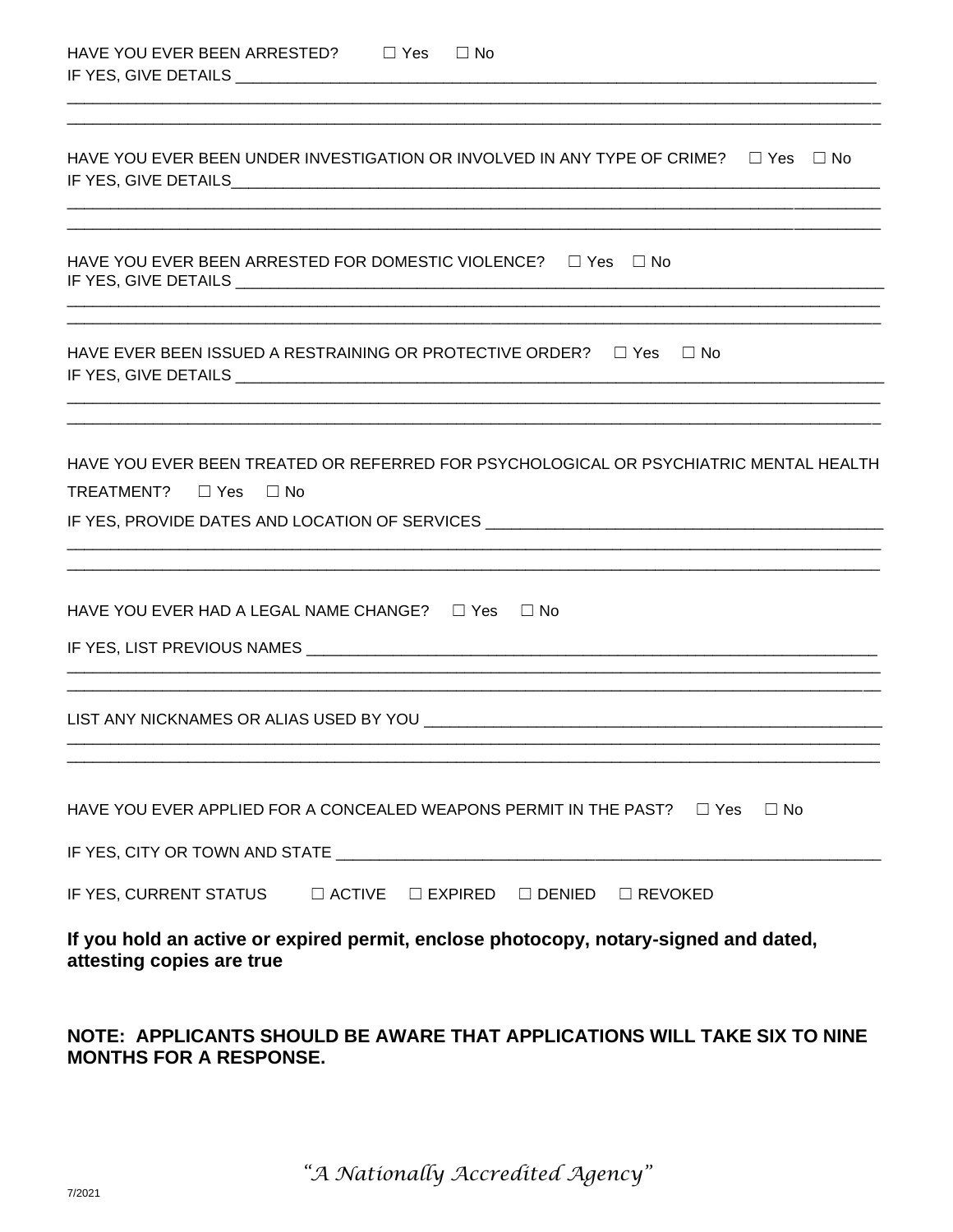On a separate sheet of paper or letterhead, please provide details and specifics of the following:

- 1. Whether you have reason to fear an injury to your person or property; and/or
- 2. Whether you have any other proper reason for carrying a pistol or revolver.

TWO (2) TYPES OF POSITIVE IDENTIFICATION MUST BE SUBMITTED. EXAMPLES:

- 1. Birth Certificate
- 2. Rhode Island or State Driver's License
- 3. Rhode Island Identification Card

A PHOTOCOPY OF ANY TWO OF THE ABOVE SIGNED AND DATED BY A NOTARY PUBLIC ATTESTING AS BEING TRUE COPIES WILL BE ACCEPTED. PASSPORT OR OTHER POSITIVE IDENTIFICATION WILL ALSO BE ACCEPTED.

Three (3) References and three (3) reference letters are required for new and renewal applications. Each reference letter written on your behalf should discuss your character and/or your reason(s) for requesting a concealed carry permit. Each reference letter must be signed, dated, and notarized. Reference letters must be written by the reference, not the applicant, and cannot be identical. All three (3) reference letters must be included in the application package.

| Name | Address/City/State/Zip                                  | home/cell/work phone numbers                                                                                                    | <b>Years Known</b> |
|------|---------------------------------------------------------|---------------------------------------------------------------------------------------------------------------------------------|--------------------|
|      |                                                         |                                                                                                                                 |                    |
| Name | Address/City/State/Zip                                  | home/cell/work phone numbers                                                                                                    | <b>Years Known</b> |
| Name | Address/City/State/Zip                                  | home/cell/work phone numbers                                                                                                    | <b>Years Known</b> |
|      |                                                         |                                                                                                                                 |                    |
|      |                                                         | NOTE: THE RI COMBAT COURSE IS FOR LAW ENFORCEMENT PERSONNEL ONLY. ALL<br><b>OTHERS MUST QUALIFY IN ACCORDANCE WITH 11-47-15</b> |                    |
|      |                                                         |                                                                                                                                 |                    |
|      |                                                         |                                                                                                                                 |                    |
|      | SIGNATURE OF N.R.A. INSTRUCTOR OR POLICE RANGE OFFICERS |                                                                                                                                 | <b>DATE</b>        |
|      |                                                         | PRINTED NAME & TELEPHONE # OF N.R.A. INSTRUCTOR OR POLICE RANGE OFFICER                                                         |                    |
|      | <b>N.R.A. NUMBER OR POLICE DEPARTMENT</b>               |                                                                                                                                 |                    |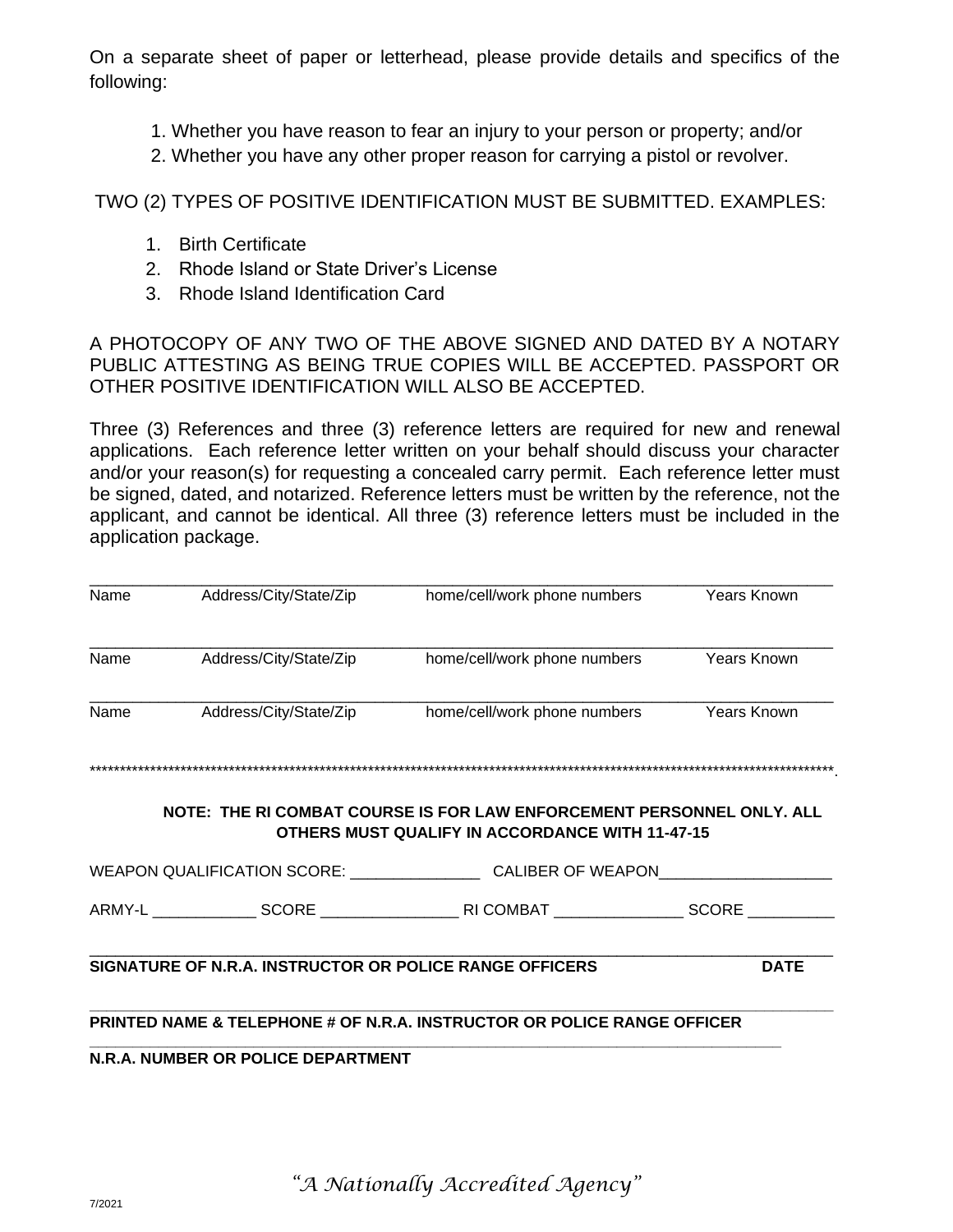

William D. Kewer Chief of Police

## **MIDDLETOWN POLICE DEPARTMENT**

123 Valley Road • Middletown, RI 02842-5237

Administrative (401) 846-1144 Emergency (401) 846-1104 Records (401) 849-3131 Detectives (401) 846-0029 Fax (401) 846-0175

### **Concealed Weapons Permit Release of Medical Information**

I, \_\_\_\_\_\_\_\_\_\_\_\_\_\_\_\_\_\_\_\_\_\_\_\_\_\_, hereby authorize my primary care physician to complete the information below, so the Middletown Police Department may determine my suitability to be issued a concealed weapons permit.

\_\_\_\_\_\_\_\_\_\_\_\_\_\_\_\_\_\_\_\_\_\_\_\_\_\_\_\_\_\_\_\_\_\_\_\_\_ (Signature)

---------------------------------------------------------------------------------------------------------------------

 $I, \_\_\_\_\_\_\_\_\_$ , am the primary care physician for  $\_\_\_\_\_\_\_\_\_$ (Print Physician's name) (Print patient's name)

and verify that I have / have not provided him/her with psychiatric or psychological treatment. *(Circle One)* 

Additionally, I have / have not referred him/her to any other medical professional for psychiatric or *(Circle One)* psychological treatment.

\_\_\_\_\_\_\_\_\_\_\_\_\_\_\_\_\_\_\_\_\_\_\_\_\_\_\_\_\_\_\_\_\_\_\_\_\_ (Physician's Signatures) Date